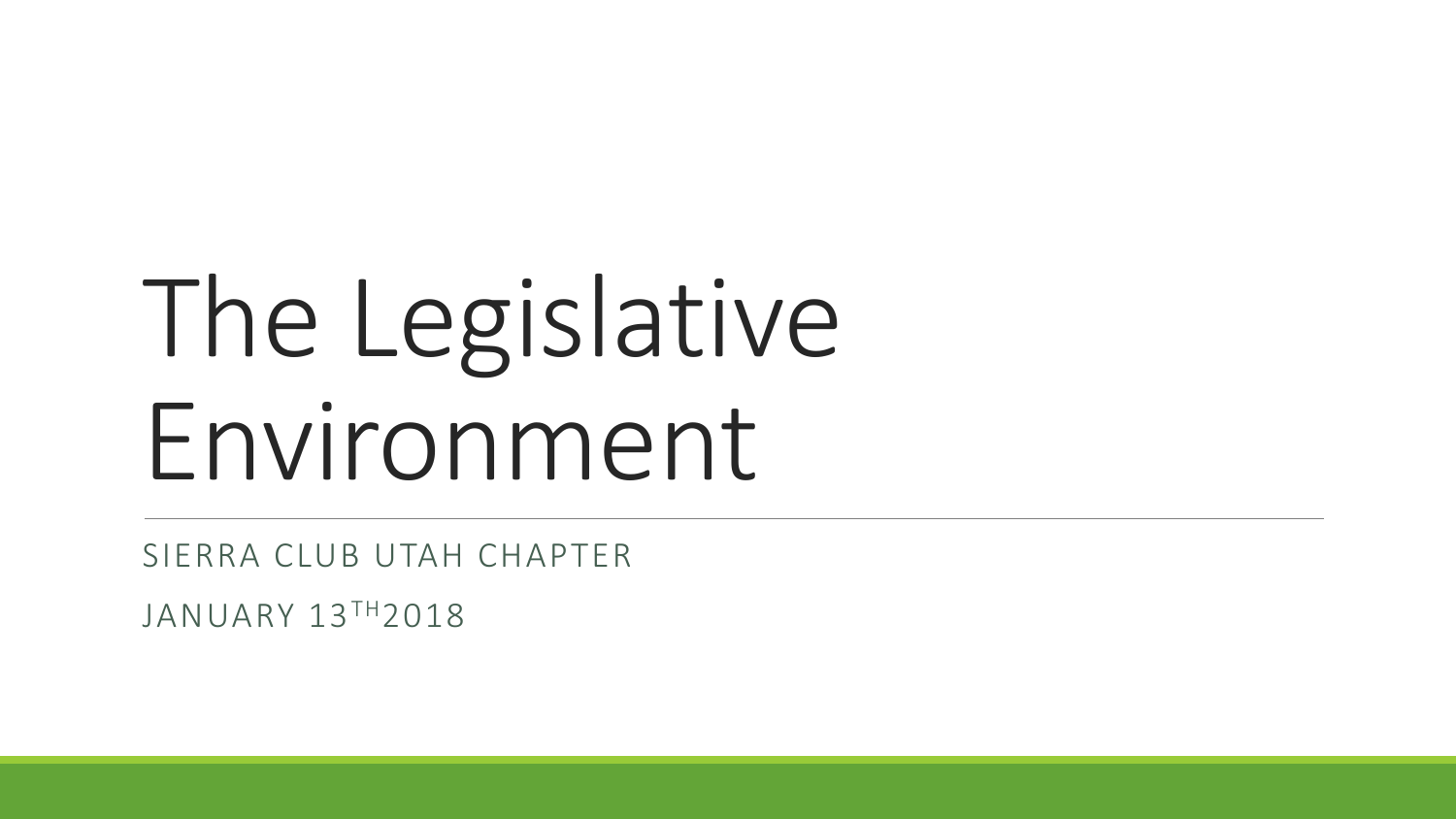

Protect and promote Utah's outdoors and natural landscapes

Educate and advocate for the responsible preservation of clean air, water and habitats

Support the development of sustainable renewable energy for the benefit of present and future generations

http://utah.sierraclub.org/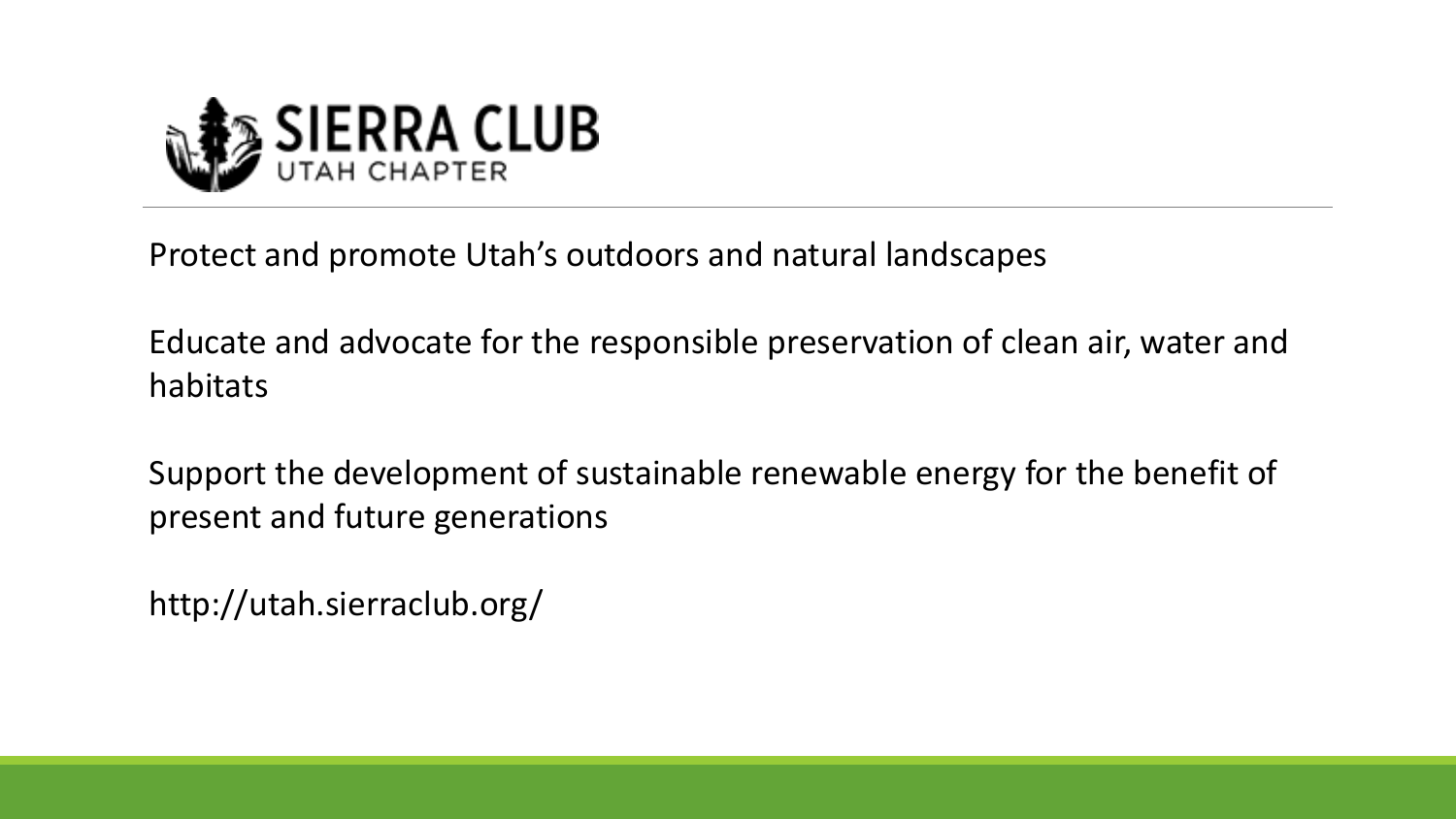### 2018 Session - Important dates

January 22nd March 8<sup>th</sup> Last Priority Bill Date: First Thursday of General Session (January 25th)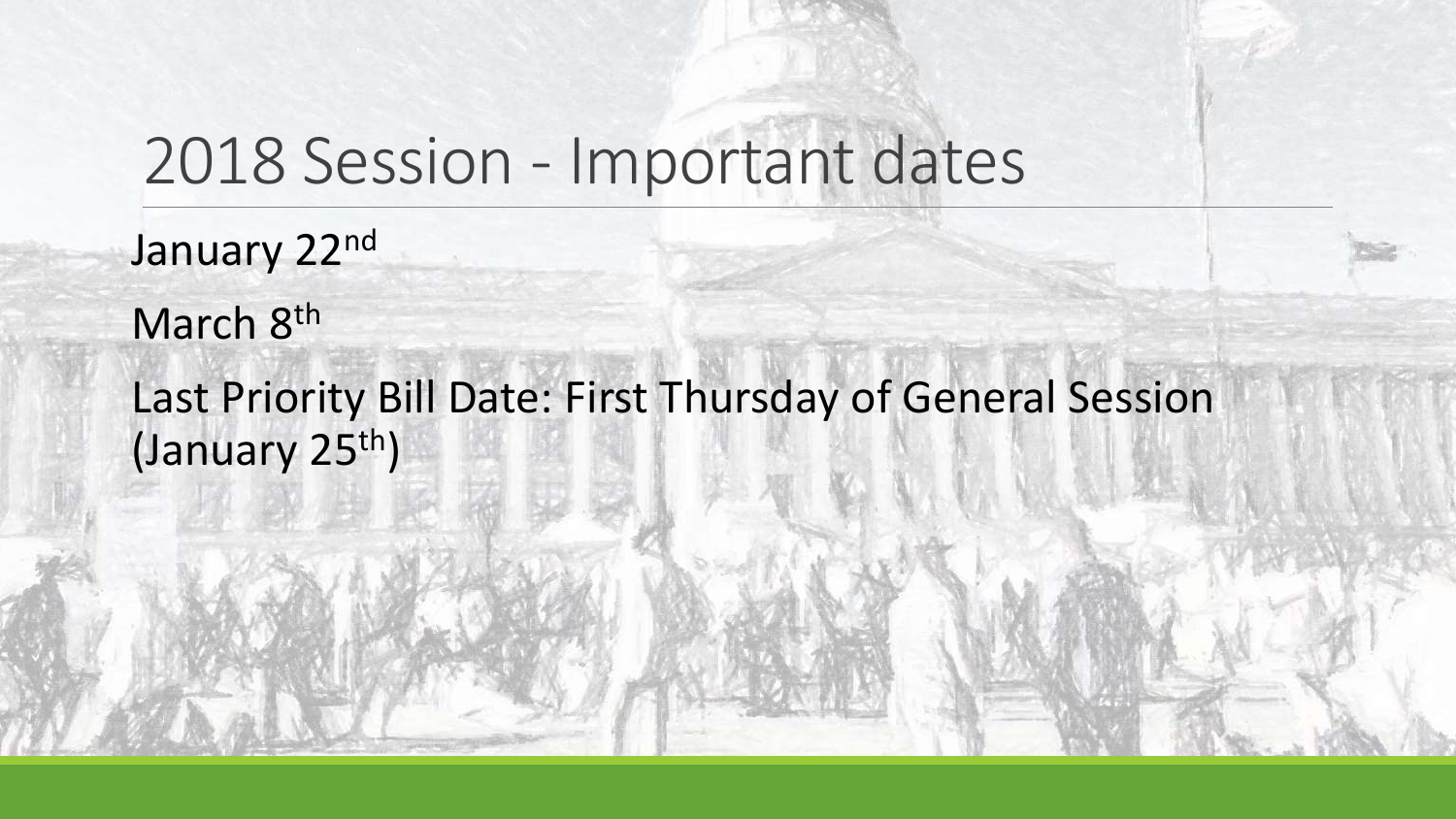#### on: Salt Lake City | Representative Joel K. Briscoe, D, District 25 | Senator Jim Dabakis, D, District 2



### Where to find the bills? http://le.utah.gov

Se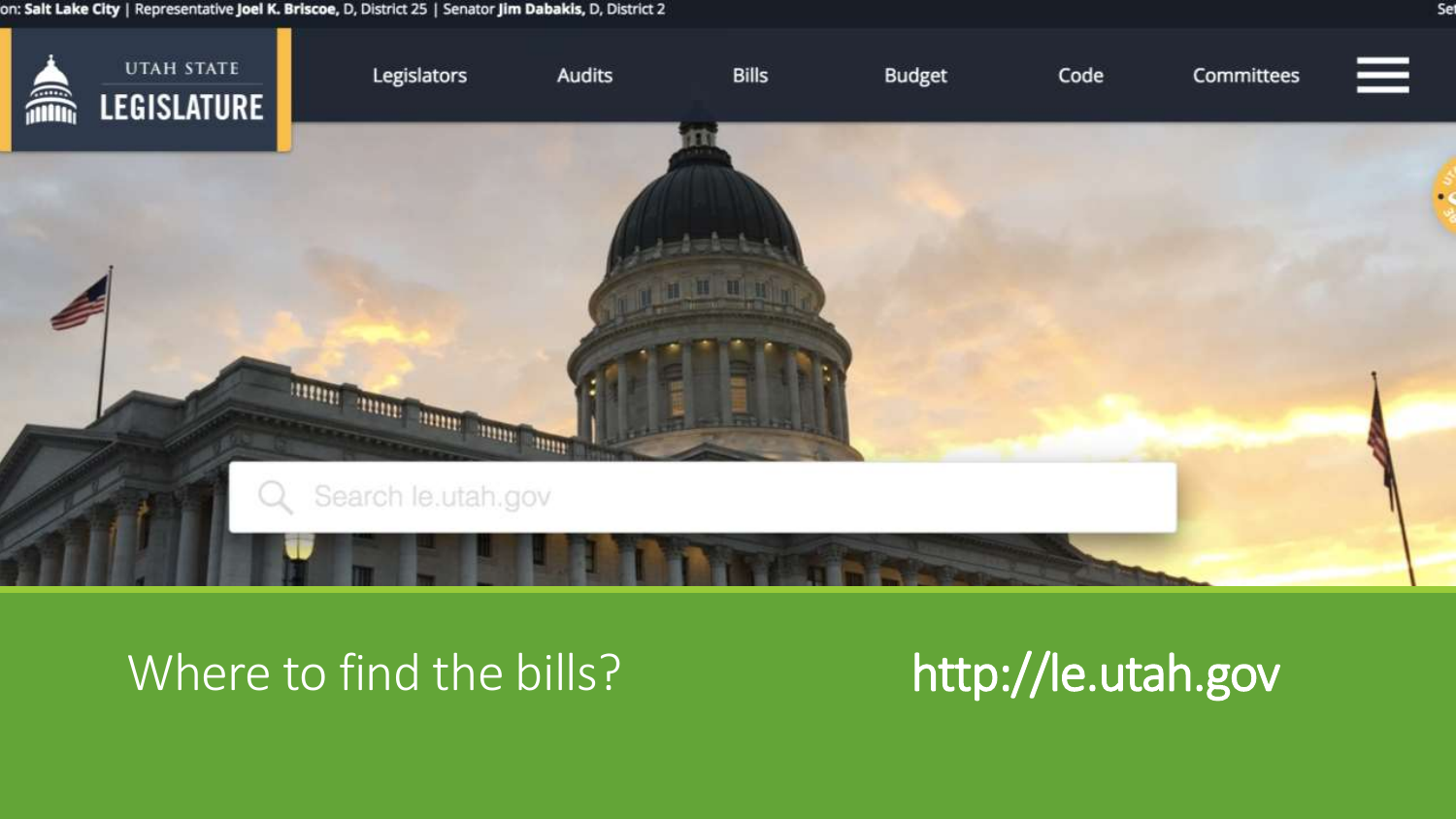# Environmental Bills in 2018 (so far)

CLEAN AIR, PUBLIC LANDS, WATER AND RENEWABLE ENERGY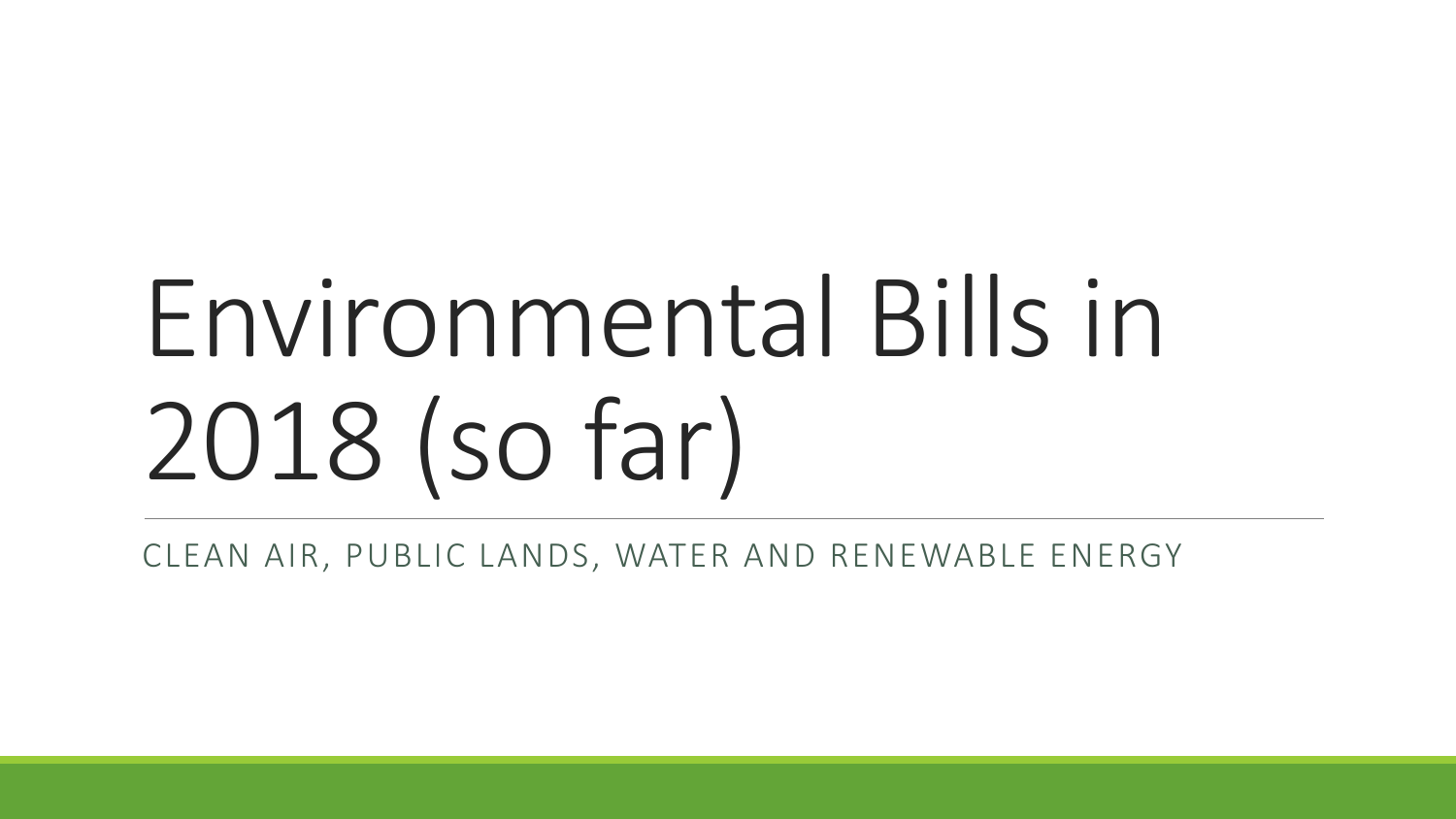### Clean Air

#### H.B. 101 -- **Air Quality Emissions Testing Amendments** *(Rep. Arent, D, UT-36)*

- Increases quality-control measure on Diesel vehicles for non-attainment counties
- Instead of emissions testing county-by-county make it Wasatch Front
- Farm equipment exempt

#### H.B ?? – **Zero Emission Vehicle Program** (Rep. Eliason, R, UT-45)

◦ Dealerships would have to sell a % of ZEV

#### *S.B. ?? –* **Increase of Fees for electric vehicles** (Sen. Okerlund, R, District 24)

◦ Might be included in tax bill instead

#### H.B. 38 – **Fireworks Restrictions** *(Rep. Dunnigan, R, UT-39)*

- Reduces the window for fireworks
- Increases fines
- 2 weeks of horrible air quality in the summer

#### H.B. ?? – **Motor Vehicles Emission Amendments** (Rep. Romero, D, UT-26)

◦ Increases fines for tampering with emissions (rolling coal)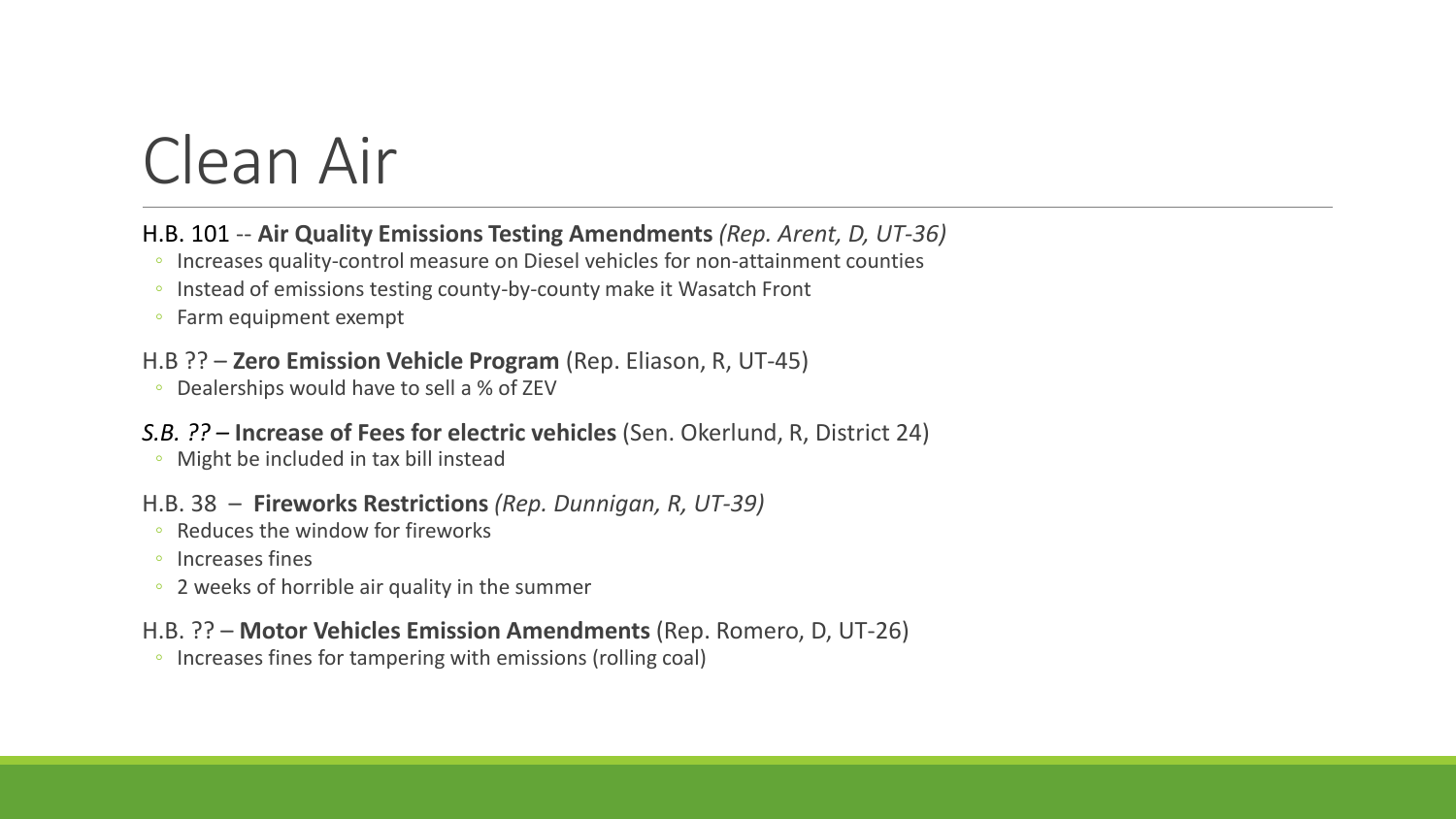### Fuel & Traffic Regulations

*Unnumbered – Freight Switcher Emissions Mitigation (Rep. Handy, R, UT-16)* ◦ *Not super exciting, but very dirty vehicles!*

H.B. 74 -- **Emissions Inspection Modifications** *(Rep. Sandall, R, UT-1)*

◦ *Exempts certain aquatic vehicles with diesel engines from emissions testing*

H.B. 114 -- **Street-legal ATV Amendments** *(Rep. Noel, R, UT-73)*

#### H.B. 143 -- **Off-highway Vehicle Amendments** *(Rep. Noel…again)*

- *ATVs allowed on nearly all roads, except on freeways, and highways in 1st Class Counties (Cache, Salt Lake, Weber)*
- *ATVs are also dirty*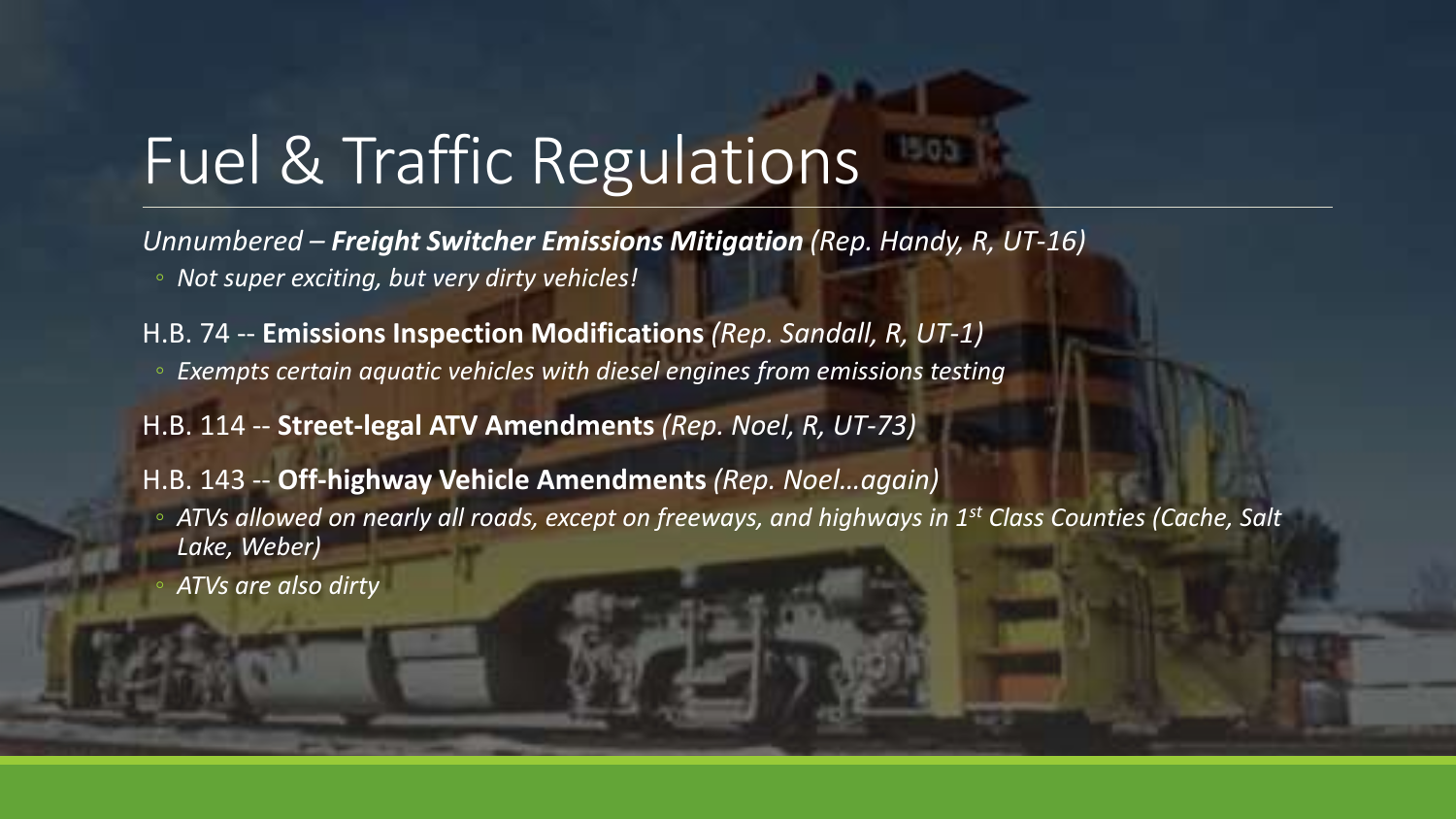## Energy Extraction

- H.B. 33 -- **Energy Producer States' Agreement Amendments** *(Rep. Albrecht, R, UT-70)*
- *There is a panel of 4 Legislators (2 Reps, 2 Sen) to work with other "energy producing states" to encourage domestic energy development – this adds a bit more oversight, kicks out decision to join CAISO?*
- S.B. 22 -- **Mineral Lease Distribution Amendments** *(Sen. Van Tassell, R, UT-26)*
- *Changes where money can be distributed, from Transportation to Finance Division*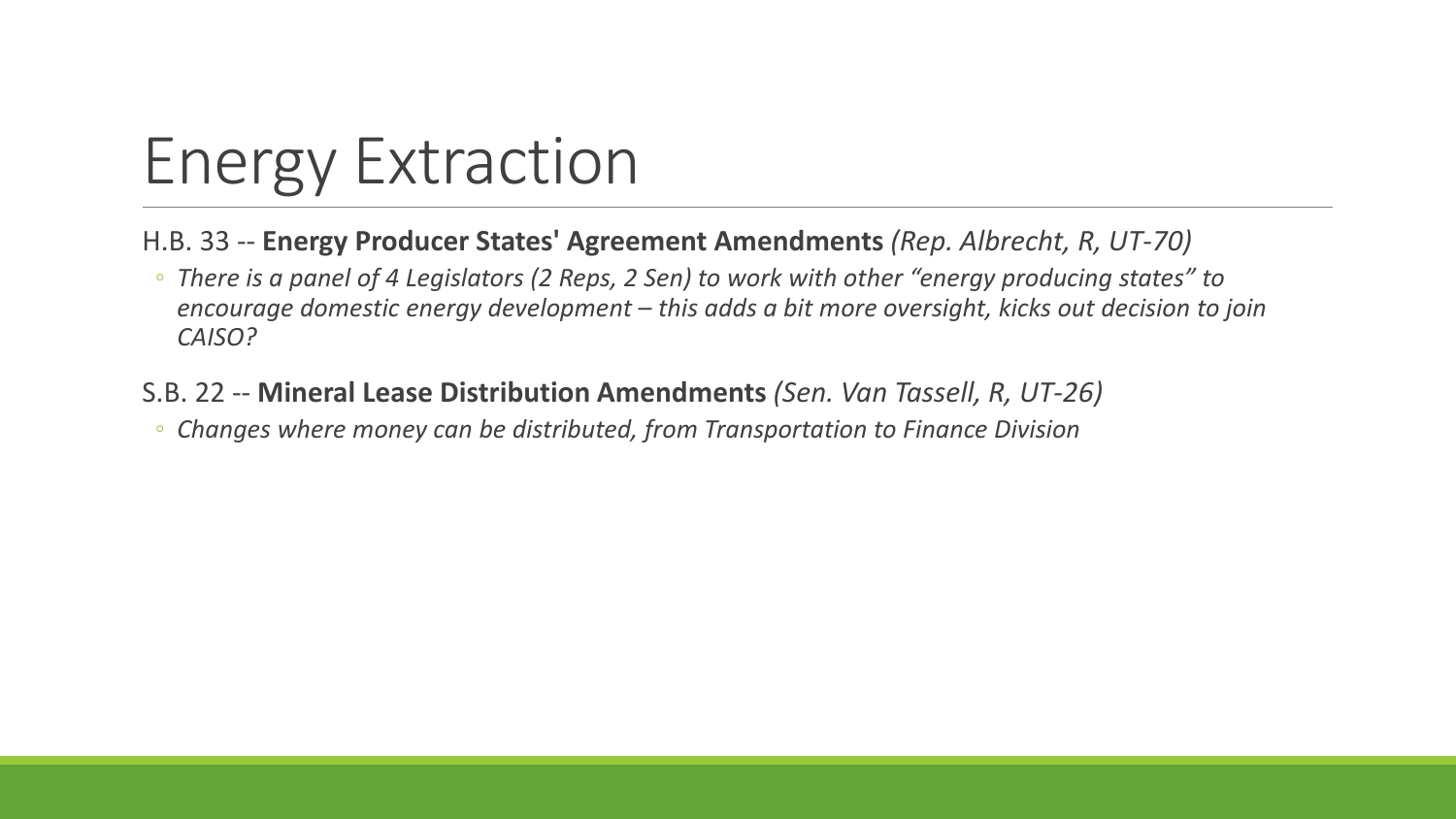### Public Lands

#### H.J.R. 1 -- **Joint Resolution Urging Exemption from the Antiquities Act** *(Rep. Albrecht, R, UT-70)*

- *Urges Congress to exempt Utah from the Antiquities Act of 1906.*
- *Wyoming and Alaska are currently exempt*

#### S.B. 52 -- **Sale of State Land Act** *(Sen. Davis, D, District 3)*

- *Prioritizes leasing over selling public State land*
- *Codifies procedures for the sale of public State land.*

#### S.B. 69 -- **State Sovereign Lands Amendments** *(Sen. Dayton, R, District 15)*

- *Changes some fees and punishments for various activities on State lands*
- *Repeals Leaf-It-To-Us Children's Crusade for Trees*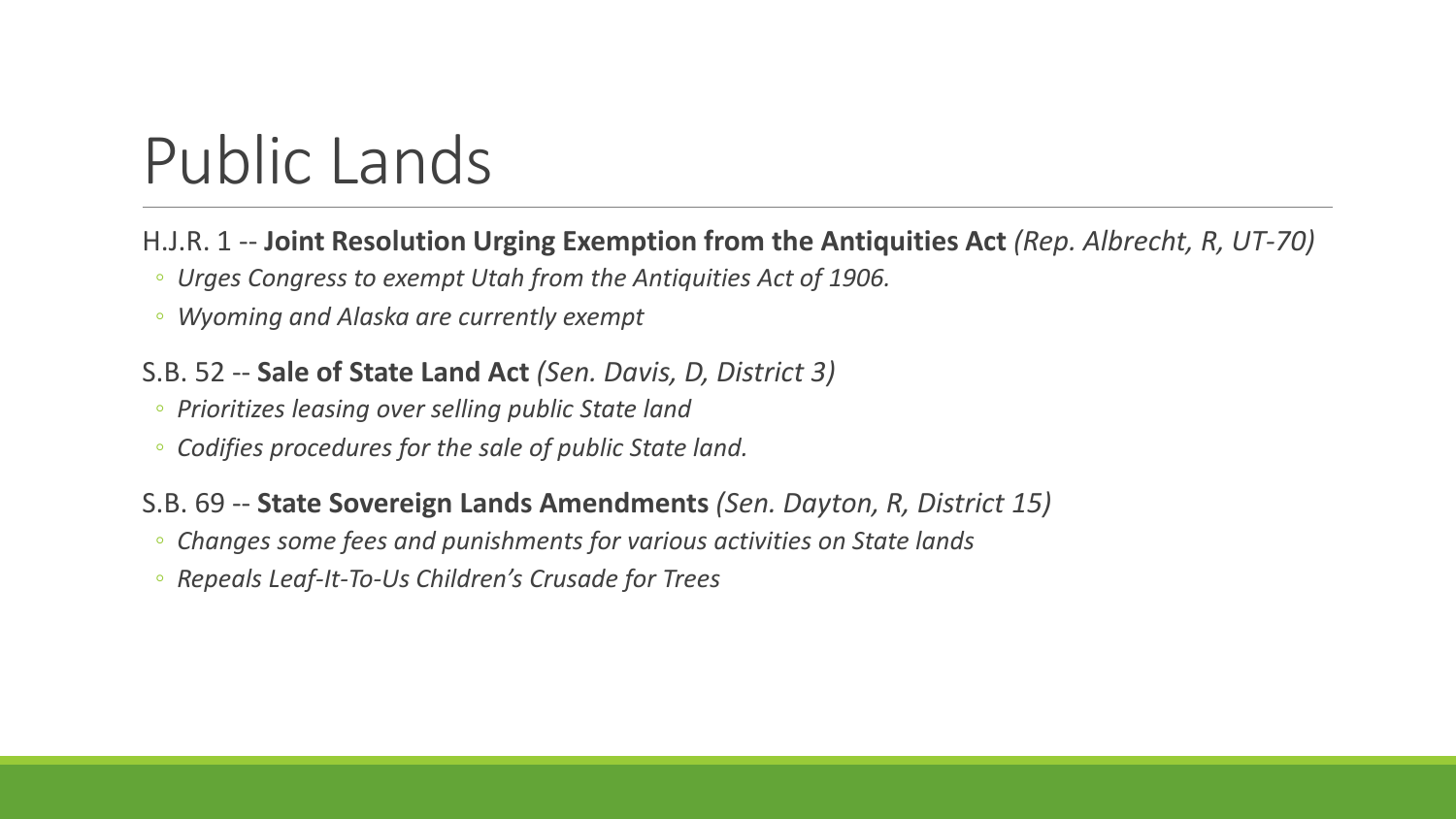### Water issues

#### H.B. 124 *–* **Water Holdings Accountability and Transparency Amendments** *(Rep. Coleman, R, UT-42)*

◦ *Collects, organizes water data usage through state*

#### H.B. 135 -- **Extraterritorial Jurisdiction Amendments** *(Rep. Noel)*

◦ *Remove's Salt Lake City's regulatory control of watershed areas.* 

#### *Bear River Development*

- *Need to define minimum level of the Great Salt Lake*
- *Nothing filed yet but Sen. Adams, R, District 22 may*

#### *Lake Powell Pipeline*

◦ *Taking water out of Colorado for St. George development*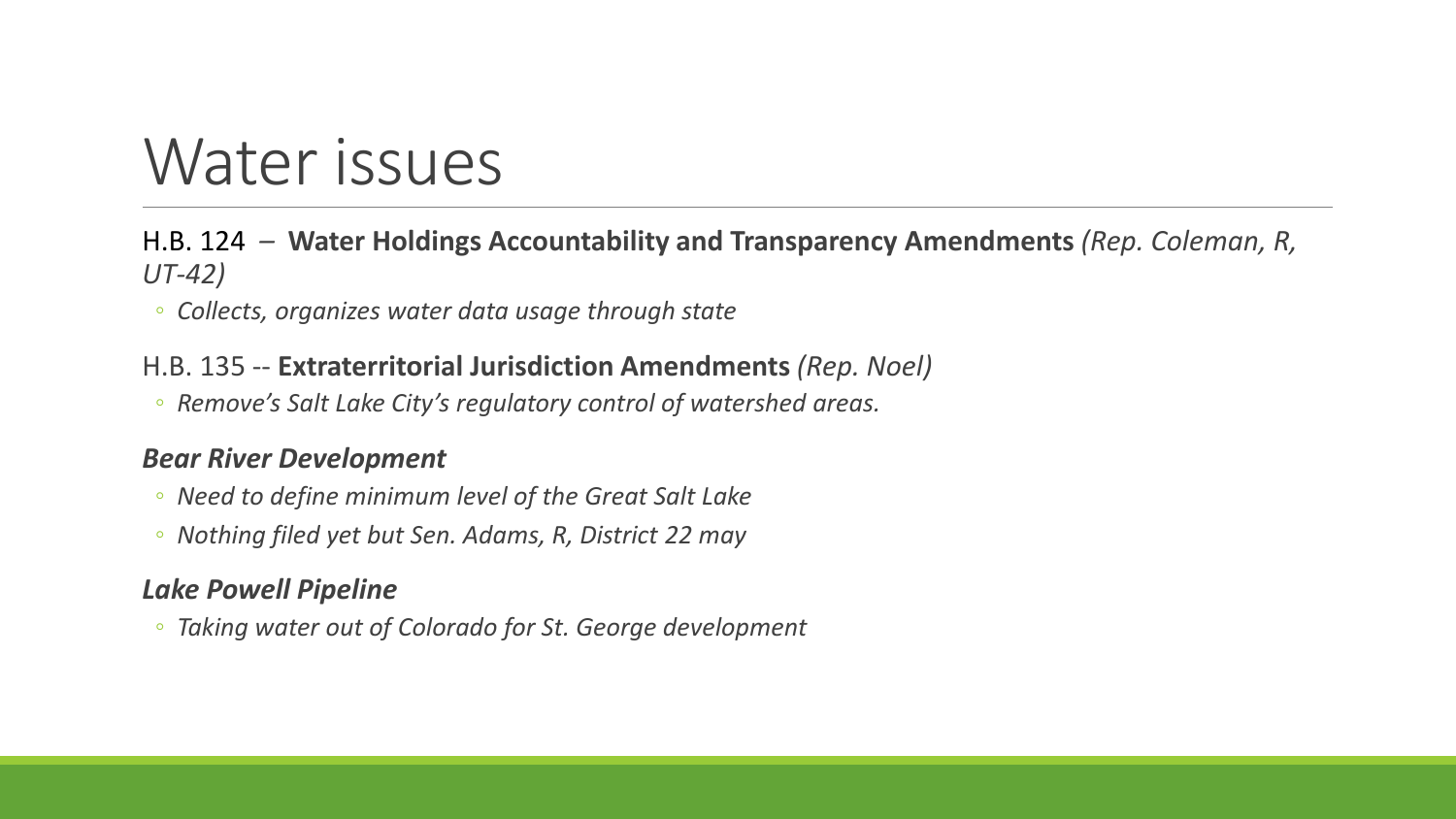## Climate Change

#### HCR –1 **Concurrent Resolution on Global Warming and Climate Change** (R. Ward, R, UT-19)

#### **Another Climate Change Resolution** (Rep. Edwards, R, UT-20)

◦ TWO! Climate Change resolutions…

#### Carbon Tax Bill (Rep. Briscoe, D, UT-25)

- Aiming to be revenue neutral
- Could add revenue, still in the works
- Amazing something with teeth coming to Utah to address carbon

#### **Solar Tax Credit Phase Out**

- Many states have already done this
- Shouldn't affect market